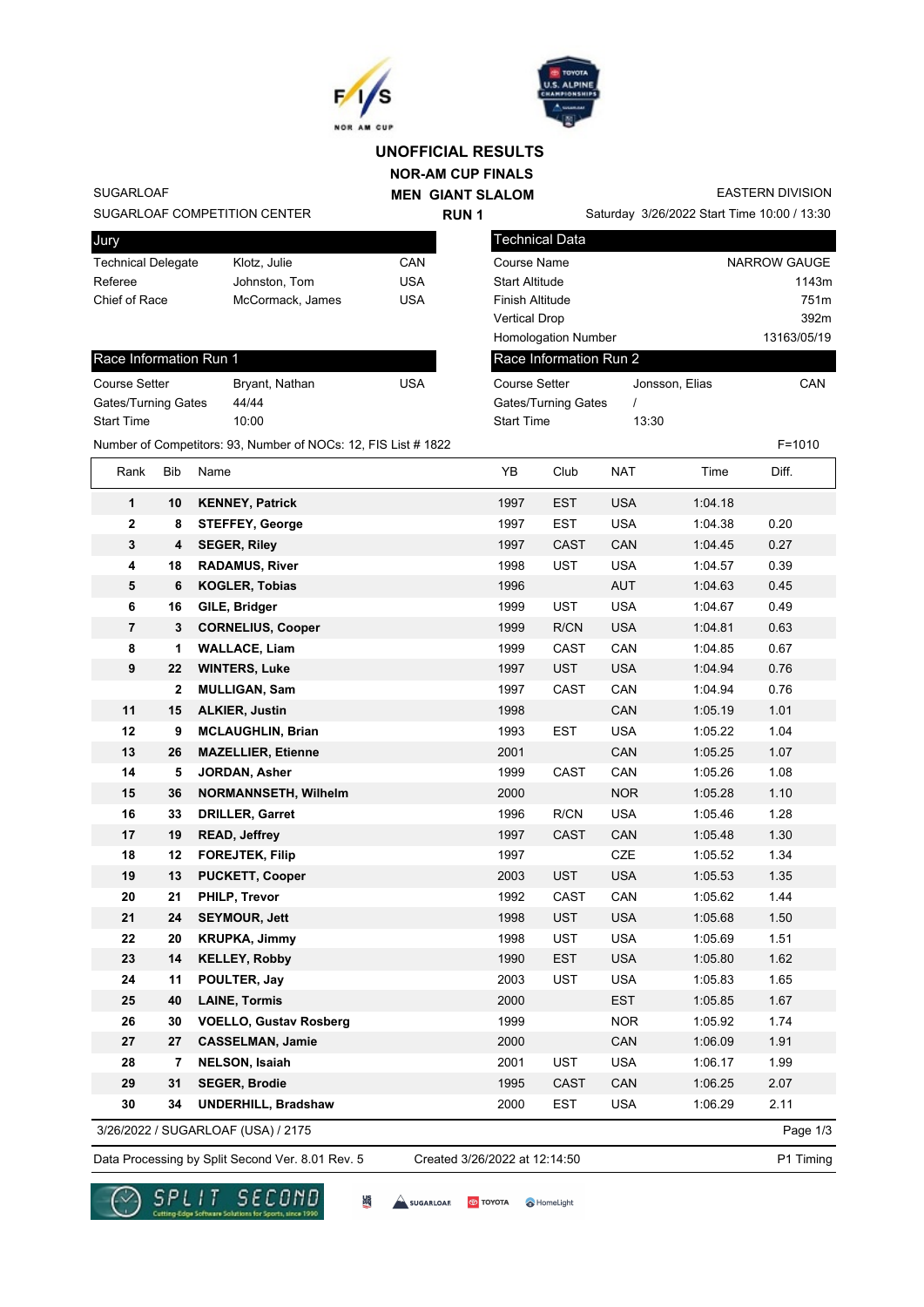## **UNOFFICIAL RESULTS**

**NOR-AM CUP FINALS MEN GIANT SLALOM**

EASTERN DIVISION

|          |            | SUGARLOAF COMPETITION CENTER                       | <b>RUN1</b>  | Saturday 3/26/2022 Start Time 10:00 / 13:30 |                   |                    |              |
|----------|------------|----------------------------------------------------|--------------|---------------------------------------------|-------------------|--------------------|--------------|
| Rank     | <b>Bib</b> | Name                                               | YB           | Club                                        | <b>NAT</b>        | Time               | Diff.        |
| 31       | 25         | <b>DILLING, Jacob</b>                              | 1999         | R/CN                                        | <b>USA</b>        | 1:06.44            | 2.26         |
| 32       | 32         | <b>MUHLEN-SCHULTE, Louis</b>                       | 1998         |                                             | <b>AUS</b>        | 1:06.55            | 2.37         |
| 33       | 44         | <b>HOFFMAN, Thomas</b>                             | 2002         |                                             | <b>AUS</b>        | 1:06.64            | 2.46         |
| 34       | 53         | <b>MATHERS, Jeremy</b>                             | 2001         | WST                                         | <b>USA</b>        | 1:06.68            | 2.50         |
|          | 29         | <b>BROWN, Benny</b>                                | 2003         | WST                                         | <b>USA</b>        | 1:06.68            | 2.50         |
| 36       | 46         | <b>MARTIN, Max</b>                                 | 2000         | <b>EST</b>                                  | <b>USA</b>        | 1:06.69            | 2.51         |
| 37       | 52         | <b>LANE, Tristan</b>                               | 1998         | R/CN                                        | <b>USA</b>        | 1:06.78            | 2.60         |
| 38       | 41         | YATES, Dawson                                      | 2000         |                                             | CAN               | 1:06.79            | 2.61         |
| 39       | 17         | <b>RITCHIE, Benjamin</b>                           | 2000         | <b>UST</b>                                  | <b>USA</b>        | 1:06.80            | 2.62         |
| 40       | 56         | <b>BOWERS, Jack</b>                                | 2000         | R/CN                                        | <b>USA</b>        | 1:06.81            | 2.63         |
|          | 48         | <b>HEAYDON, Henry</b>                              | 2001         |                                             | <b>AUS</b>        | 1:06.81            | 2.63         |
| 42       | 23         | <b>FOURNIER, Simon</b>                             | 1997         |                                             | CAN               | 1:06.91            | 2.73         |
| 43       | 65         | <b>DIGANGI, Harrison</b>                           | 2002         | EST                                         | <b>USA</b>        | 1:07.06            | 2.88         |
| 44       | 45         | <b>FERRI, James</b>                                | 1996         | EST                                         | <b>USA</b>        | 1:07.07            | 2.89         |
| 45       | 38         | <b>PARAZETTE, Oliver</b>                           | 2002         | <b>WST</b>                                  | <b>USA</b>        | 1:07.08            | 2.90         |
| 46       | 58         | <b>SARCHETT, Ryder</b>                             | 2003         | <b>UST</b>                                  | <b>USA</b>        | 1:07.23            | 3.05         |
| 47       | 55         | <b>SEYMOUR, Trey</b>                               | 2000         | R/CN                                        | <b>USA</b>        | 1:07.28            | 3.10         |
| 48       | 62         | GILLIS, Daniel                                     | 2002         |                                             | <b>USA</b>        | 1:07.29            | 3.11         |
| 49       | 57         | <b>KVENO, Eirik Ranheim</b>                        | 2000         |                                             | <b>NOR</b>        | 1:07.33            | 3.15         |
| 50       | 51         | <b>PERKINS, Tanner</b>                             | 2001         | R/CN                                        | <b>USA</b>        | 1:07.39            | 3.21         |
| 51       | 61         | <b>ROMANIN, Nathan</b>                             | 2001         |                                             | CAN               | 1:07.44            | 3.26         |
| 52       | 43         | <b>BRAYTON, Hunter</b>                             | 1999         | <b>EST</b>                                  | <b>USA</b>        | 1:07.53            | 3.35         |
| 53       | 74         | JORDAN, Tait                                       | 2002         |                                             | CAN               | 1:07.69            | 3.51         |
| 54       | 39         | <b>MACEDO, Michel</b>                              | 1998         |                                             | <b>BRA</b>        | 1:07.74            | 3.56         |
| 55       | 72         | <b>SOLA, Heming</b>                                | 2003         |                                             | CAN               | 1:08.03            | 3.85         |
| 56       | 85         | <b>KERTESZ-KNIGHT, Jesse</b>                       | 2003         |                                             | CAN               | 1:08.11            | 3.93         |
| 57       | 63         | <b>WOOD, Mackenzie</b>                             | 2002         |                                             | CAN               | 1:08.14            | 3.96         |
| 58       | 54         | RIEMENSCHNEIDER, Noah                              | 2001         | R/CN                                        | <b>USA</b>        | 1:08.21            | 4.03         |
| 59<br>60 | 70<br>35   | <b>MORGAN, Chauncey</b><br><b>JASICZEK, Michal</b> | 1999<br>1994 | <b>EST</b>                                  | <b>USA</b><br>POL | 1:08.27<br>1:08.40 | 4.09<br>4.22 |
| 61       | 64         | <b>FLANAGAN, Gray</b>                              | 2001         | EST                                         | USA               | 1:08.82            | 4.64         |
| 62       | 78         | <b>ALARIE, Charles-Antoine</b>                     | 2000         |                                             | CAN               | 1:08.84            | 4.66         |
| 63       | 67         | <b>BIGATEL, Justin</b>                             | 2003         | <b>UST</b>                                  | <b>USA</b>        | 1:08.89            | 4.71         |
| 64       | 89         | PALMQUIST, Camden                                  | 2003         | UST                                         | <b>USA</b>        | 1:08.98            | 4.80         |
| 65       | 81         | <b>BARABE, Alexis</b>                              | 2003         |                                             | CAN               | 1:09.04            | 4.86         |
| 66       | 68         | <b>COUGHLIN, Patrick</b>                           | 2001         | EST                                         | <b>USA</b>        | 1:09.10            | 4.92         |
| 67       | 93         | <b>VAN SOEST, Gerrit</b>                           | 2001         |                                             | CAN               | 1:09.17            | 4.99         |
| 68       | 49         | FRISK, David                                       | 1997         |                                             | SWE               | 1:09.20            | 5.02         |
| 69       | 66         | <b>O BRIEN, Preston</b>                            | 2001         |                                             | <b>USA</b>        | 1:09.23            | 5.05         |
| 70       | 59         | <b>IACOBELLI, Cooper</b>                           | 2001         | WST                                         | <b>USA</b>        | 1:09.32            | 5.14         |
| 71       | 76         | <b>CARRUTHERS, Caeden</b>                          | 2001         |                                             | CAN               | 1:09.49            | 5.31         |
| 72       | 69         | <b>PUCKETT, Cole</b>                               | 2000         | R/CN                                        | <b>USA</b>        | 1:09.97            | 5.79         |
| 73       | 83         | <b>VINTER, Zak</b>                                 | 1998         |                                             | <b>GBR</b>        | 1:09.98            | 5.80         |
|          | 82         | <b>MORSE, Sam</b>                                  | 1996         | UST                                         | <b>USA</b>        | 1:09.98            | 5.80         |
| 75       | 80         | SIMON, Jordan                                      | 2003         |                                             | <b>USA</b>        | 1:10.02            | 5.84         |
|          |            |                                                    |              |                                             |                   |                    |              |

3/26/2022 / SUGARLOAF (USA) / 2175

SUGARLOAF

Data Processing by Split Second Ver. 8.01 Rev. 5 Created 3/26/2022 at 12:14:50 P1 Timing Created 3/26/2022 at 12:14:50

Page 2/3

re Solutions for Sports, six